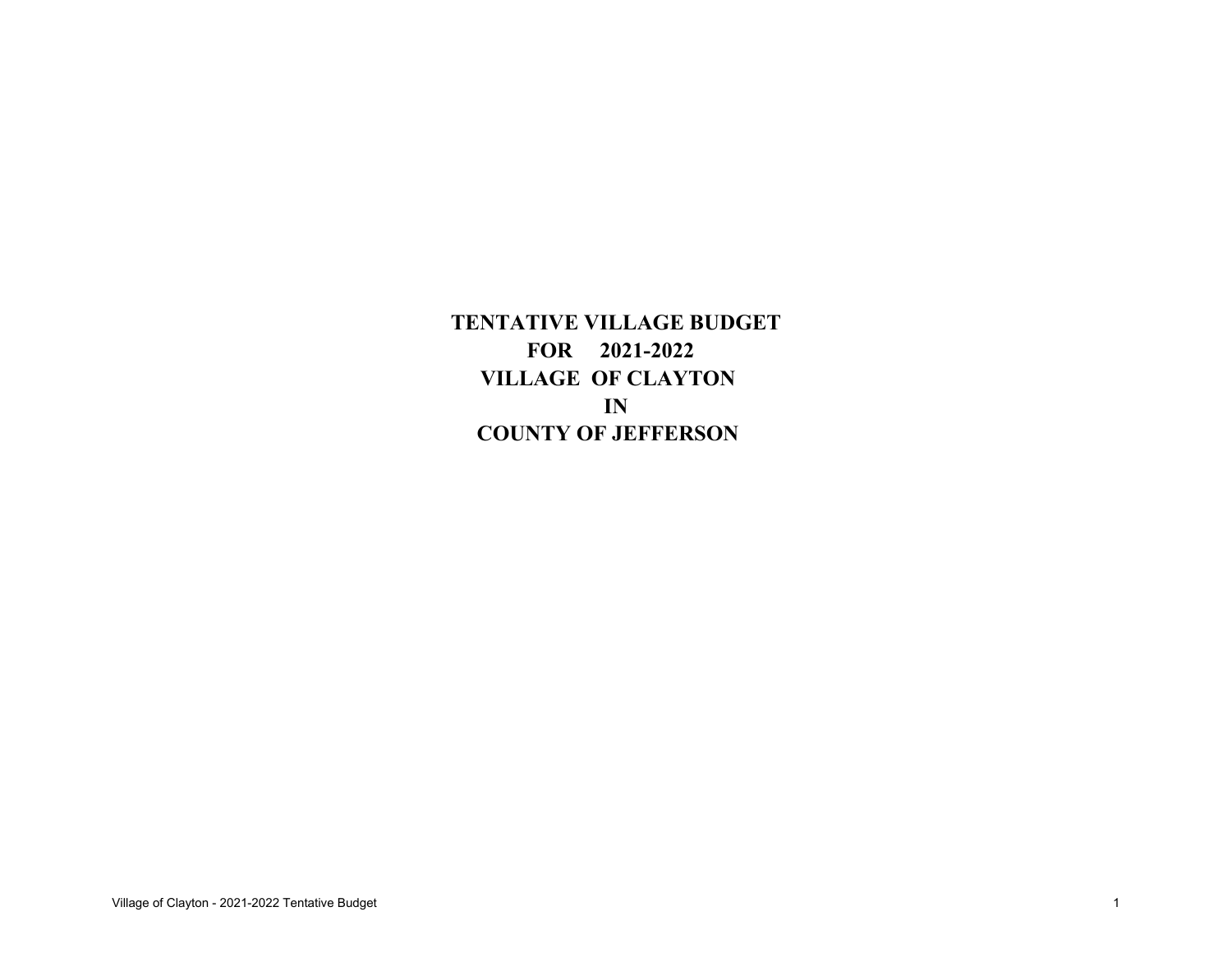# **VILLAGE OF CLAYTON BUDGET RECAP2021‐2022**

|                |                     |                       |                 | <b>APPROPRIATED</b>      | 2022                     | 2021                 |
|----------------|---------------------|-----------------------|-----------------|--------------------------|--------------------------|----------------------|
| <b>FUND ID</b> | <b>FUND TITLE</b>   | <b>APPROPRIATIONS</b> | <b>REVENUES</b> | <b>FUND BALANCE</b>      | <b>VILLAGE TAXES</b>     | <b>VILLAGE TAXES</b> |
| A              | <b>GENERAL FUND</b> | 2,489,531             | 1,063,731       | $\overline{\phantom{0}}$ | 1,425,800                | 1,398,000            |
| FX             | <b>WATER FUND</b>   | 839,996               | 839.996         | $\overline{\phantom{0}}$ | $\overline{\phantom{a}}$ |                      |
| G              | <b>SEWER FUND</b>   | 1,181,487             | 1,181,487       |                          |                          |                      |
|                |                     | 4,511,013             | 3,085,213       |                          | 1,425,800                | 1,398,000            |

#### **TAX RATE**

| <b>FYE 2022</b>       | <b>FYE 2022</b> | <b>FYE 2021</b>       | <b>FYE 2021</b> |
|-----------------------|-----------------|-----------------------|-----------------|
| <b>Assessed Value</b> | Rate            | <b>Assessed Value</b> | Rate            |
| 182,505,265           | 7.812377        | 180,230,104           | 7.756751        |

#### **Elected Officials Salaries**

| Mayor        | S  | 5,000.00  |
|--------------|----|-----------|
| Deputy Mayor | \$ | 575.00    |
| Trustees (4) | \$ | 11,000.00 |

Village Elected Officials receive no additional benefits (such as health insurance)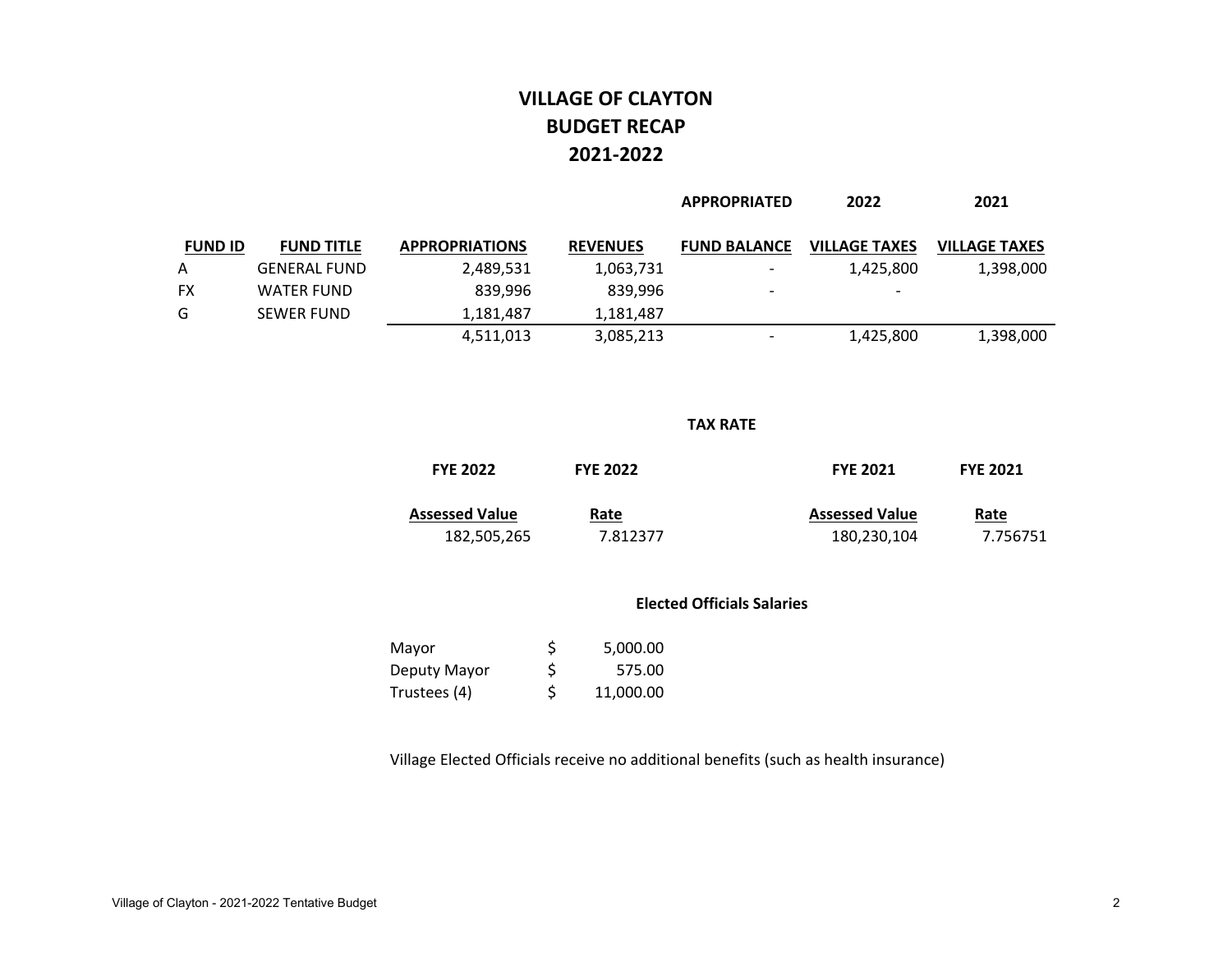### **VILLAGE OF CLAYTON FUND BALANCE ANALYSISGeneral Fund**

|           | <b>Fiscal Year</b> |                      | Unassigned Fund |          | Appropriated        | <b>TOTAL FUND</b> |  |
|-----------|--------------------|----------------------|-----------------|----------|---------------------|-------------------|--|
|           | Ending             | <b>TAXES RAISED:</b> | <b>Balance</b>  | Reserves | <b>Fund Balance</b> | <b>BALANCE</b>    |  |
| Actual    | 2018               | 1,195,311.00         | 145.967         | 115,016  | 0                   | 260,983           |  |
| Actual    | 2019               | 1,195,210.00         | 107,804         | 115,190  | 0                   | 222,994           |  |
| Actual    | 2020               | 1,378,861.00         | 328,249         | 0        | 0                   | 328,249           |  |
| Projected | 2021               | 1,398,000.00         | 587,091         | 0        | 0                   | 587,091           |  |

#### **Water Fund**

|           |                    | Assigned            |          | Assigned            |                   |
|-----------|--------------------|---------------------|----------|---------------------|-------------------|
|           | <b>Fiscal Year</b> | Unappropriated      |          | Appropriated        | <b>TOTAL FUND</b> |
|           | Ending             | <b>Fund Balance</b> | Reserves | <b>Fund Balance</b> | <b>BALANCE</b>    |
| Actual    | 2018               | 649,911             | 456.024  |                     | 1,105,935         |
| Actual    | 2019               | 702,808             | 458,074  | 0                   | 1,160,882         |
| Actual    | 2020               | 880,245             | 459,290  | 0                   | 1,339,535         |
| Projected | 2021               | 675,733             | 459,290  | 185,455             | 1,320,478         |

#### **Sewer Fund**

|           |                    | Assigned            |          | Assigned            |                   |
|-----------|--------------------|---------------------|----------|---------------------|-------------------|
|           | <b>Fiscal Year</b> | Unappropriated      |          | Appropriated        | <b>TOTAL FUND</b> |
|           | Ending             | <b>Fund Balance</b> | Reserves | <b>Fund Balance</b> | <b>BALANCE</b>    |
| Actual    | 2018               | 361,765             | 547,284  |                     | 909,049           |
| Actual    | 2019               | 411,840             | 549,788  |                     | 961,628           |
| Actual    | 2020               | 515,420             | 484,280  |                     | 999,700           |
| Projected | 2021               | 579,432             | 434,280  |                     | 1,013,712         |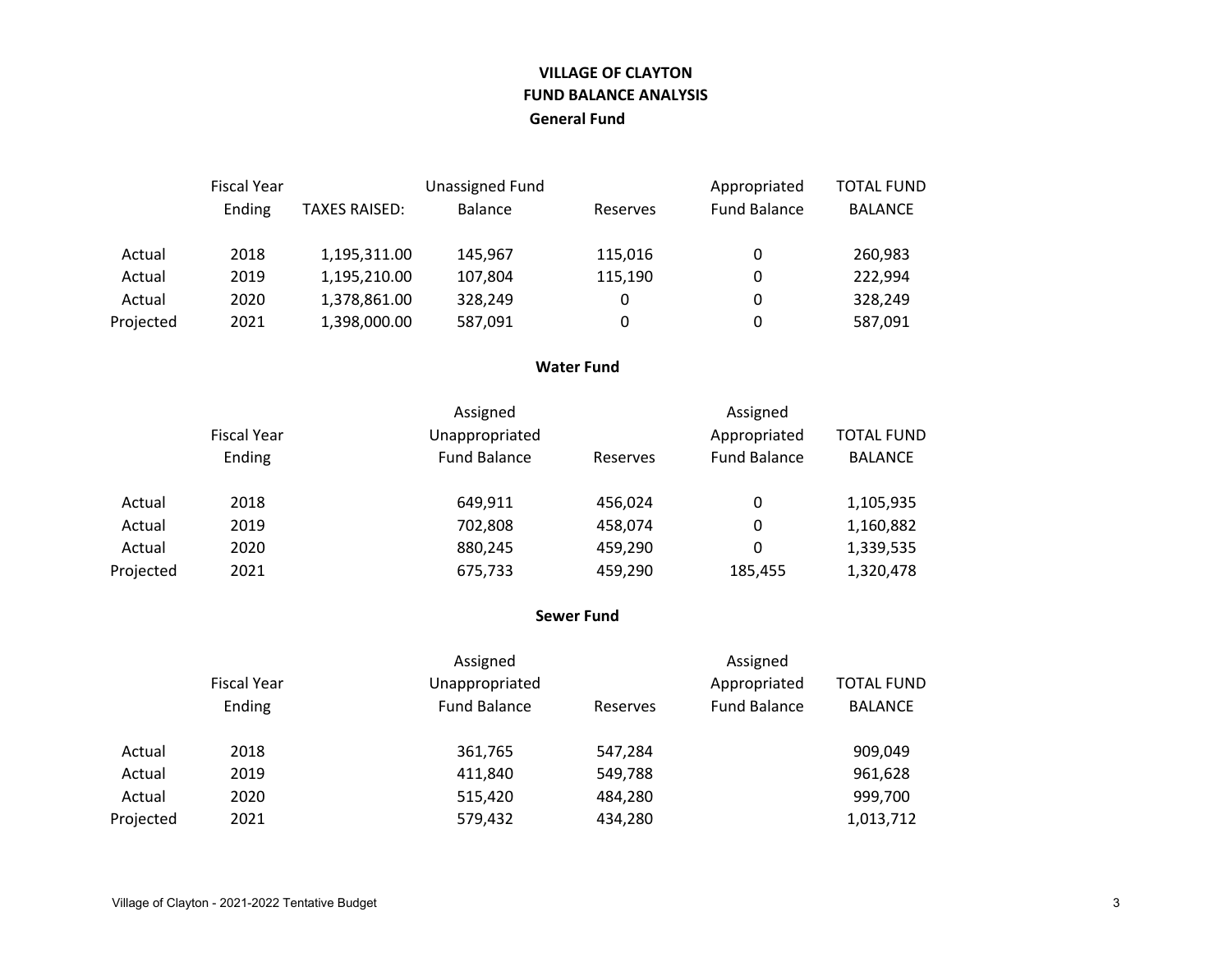|                  |                                         | <b>ACTUAL FYE</b><br>2019 | <b>ACTUAL FYE</b><br>2020 | <b>ADOPTED</b><br><b>BUDGET FYE</b><br>2021 | <b>YTD ACTUAL</b><br>2/28/2021 | <b>Projected FYE</b><br>2021 | <b>TENTENTIVE</b><br><b>BUDGET FYE</b><br>2022 |
|------------------|-----------------------------------------|---------------------------|---------------------------|---------------------------------------------|--------------------------------|------------------------------|------------------------------------------------|
|                  | <b>GENERAL BUDGET (AA)</b>              |                           |                           |                                             |                                |                              |                                                |
| AA.1001.000.000. | <b>Real Property Taxes</b>              | 1,275,555                 | 1,378,861                 | 1,398,000                                   | 1,348,515                      | 1,398,000                    | 1,425,800                                      |
| AA.1030.000.000  | Special Assessment                      |                           |                           |                                             |                                |                              | 65,745                                         |
| AA.1080.000.000. | PILOT (1000 Islands Harbor Hotel)       |                           | 15,493                    | 30,986                                      | 30,986                         | 30,986                       | 30,986                                         |
| AA.1081.000.000. | PILOT (SR. CITIZEN)                     | 22,818                    | 7,325                     | 7,325                                       | 7,325                          | 7,325                        | 7,325                                          |
| AA.1090.000.000. | Interest & Penalties On Real Prop Taxes | 19,237                    | 3,790                     | 3,000                                       | 3,614                          | 3,614                        | 3,000                                          |
| AA.1120.000.000. | Non Prop Tax Dist By County             | 591,889                   | 623,871                   | 403,882                                     | 474,585                        | 600,000                      | 580,000                                        |
| AA.1130.000.000. | <b>Utilities Gross Receipts Tax</b>     | 17,656                    | 16,845                    | 17,500                                      | 14,382                         | 16,000.00                    | 17,500.00                                      |
| AA.1113.000.000. | Tax On Hotel Room Occupancy             |                           | 17,337                    | 14,250                                      | 14,858                         | 14,858.00                    | 14,250.00                                      |
| AA.1170.000.000. | Franchises                              | 27,061                    | 41,085                    | 27,000                                      | 24,510                         | 49,020                       | 27,000                                         |
| AA.1255.000.000. | Clerk Fees                              | 765                       | 1,679                     | 500                                         | 488                            | 400                          | 500                                            |
| AA.1520.000.000. | Police Fees                             | 11                        | 47                        | 50                                          | 18                             | 50                           | 50                                             |
| AA.1710.000.000. | Public Works Charges (sidewalks)        | $\blacksquare$            | 4,386                     | 2,500                                       | 595                            | 600                          | 2,500                                          |
| AA.1740.000.000. | <b>Parking Meter Fees</b>               | 51,012                    | 42,903                    |                                             |                                |                              | 20,792                                         |
| AA.2089.000.000. | Other Culture & Recreation Income       | 42,852                    | 58,276                    | 10,000                                      | 10,282                         | 10,282                       | 10,000                                         |
| AA.2110.000.000. | <b>Zoning Fees</b>                      | 6,672                     | 4,783                     | 2,500                                       | 4,442                          | 4,200                        | 2,500                                          |
| AA.2115.000.000. | <b>Planning Board Fees</b>              | 840                       | 530                       | 500                                         | 960                            | 720                          | 500                                            |
| AA.2210.000.000. | General Services, Inter Government      | 20,011                    | 5,209                     | 8,000                                       | 12,184                         | 2,200                        | 8,000                                          |
| AA.2302.000.000. | Snow Removal Services, Other Govts      | 21,594                    | 50                        | 19,335                                      | $\overline{\phantom{a}}$       | 19,500                       | 19,335                                         |
| AA.2401.000.000. | <b>Interest And Earnings</b>            | 664                       | 1,417                     | 200                                         | $\overline{\phantom{a}}$       |                              | 200                                            |
| AA.2530.000.000. | Games Of Chance                         | 75                        | 75                        | $\sim$                                      | 25                             |                              |                                                |
| AA.2550.000.000. | <b>Public Safety Permits</b>            | 200                       | 200                       | $\overline{\phantom{a}}$                    |                                |                              |                                                |
| AA.2560.000.000. | <b>Street Opening Permits</b>           | 100                       | $\blacksquare$            | $\sim$                                      |                                |                              |                                                |
| AA.2610.000.000. | Fines And Forfeited Bail                | 2,354                     | 11,893                    | 6,000                                       | 6,368                          | 5,000.00                     | 6,000.00                                       |
| AA.2650.000.000. | Sales of Scrap & Excess Materials       | $\overline{a}$            | 1,278                     | $\sim$                                      |                                |                              |                                                |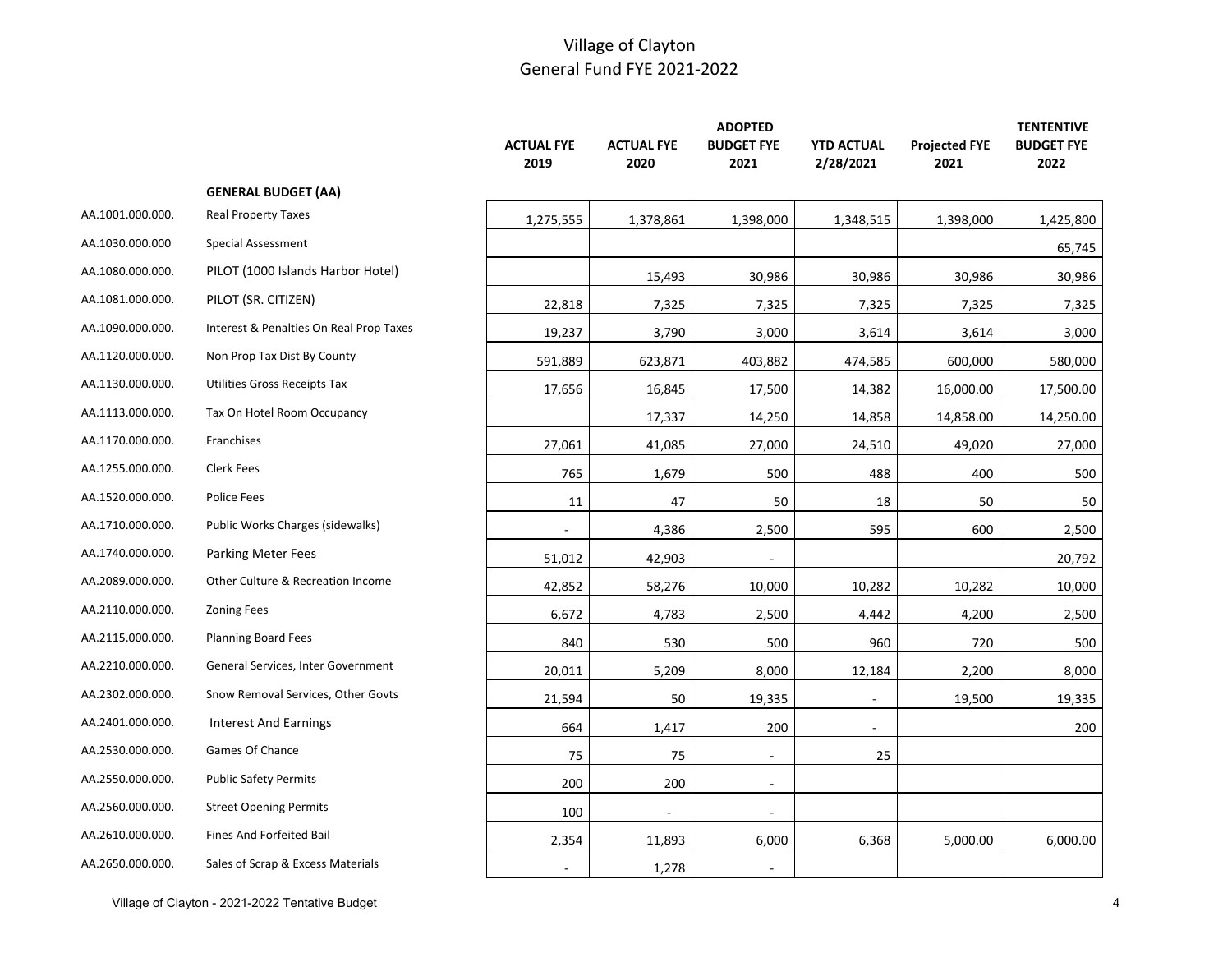|                  |                                      |                   |                   | <b>ADOPTED</b>    |                   |                      | <b>TENTENTIVE</b> |
|------------------|--------------------------------------|-------------------|-------------------|-------------------|-------------------|----------------------|-------------------|
|                  |                                      | <b>ACTUAL FYE</b> | <b>ACTUAL FYE</b> | <b>BUDGET FYE</b> | <b>YTD ACTUAL</b> | <b>Projected FYE</b> | <b>BUDGET FYE</b> |
|                  |                                      | 2019              | 2020              | 2021              | 2/28/2021         | 2021                 | 2022              |
| AA.2665.000.000. | Sales of Equipment                   | $\sim$            |                   |                   |                   |                      | 5,460             |
| AA.2701.000.000. | Refunds Of Prior Year's Expenditures | 6,889             | 4,609             |                   | 1,380             | 1,380                |                   |
| AA.2705.000.000. | <b>Gifts And Donations</b>           | 7,830             | 6,446             |                   | 300               | 300                  |                   |
| AA.2770.000.000. | Unclassified (specify)               | 108               | 4,461             |                   | 3,237             | 3,237                |                   |
| AA.2801.000.000. | <b>Interfund Revenues</b>            | 116,760           | 143,870           | 44,579            | $\sim$            | 44,579               | 95,100            |
| AA.3001.000.000. | St Aid, Revenue Sharing              | 34,119            | 12,088            | 12,088            |                   | 12,088               | 12,088            |
| AA.3005.000.000. | St Aid, Mortgage Tax                 | 17,912            | 6,580             | 12,000            | 10,757            | 12,000               | 12,000            |
| AA.3501.000.000. | St Aid, Consolidated Highway Aid     | 41,267            | 65,037            | 187,000           | 14,605            | 65,000               | 122,900           |
| AA.5999.000.000. | Unexpended Balance                   |                   |                   |                   |                   |                      |                   |
|                  | <b>TOTAL FOR REVENUE</b>             | 2,326,251         | 2,480,424         | 2,207,195         | 1,984,416         | 2,301,339            | 2,489,531         |

#### **APPROPRIATIONS**

| AA.1010.100.000.<br>Legislative Board, Pers Serv    | 11,144  | 11,000 |
|-----------------------------------------------------|---------|--------|
| Legislative Board, Contr Expend<br>AA.1010.400.000. | 193     | 173    |
| AA.1110.100.000.<br>Municipal Court, Pers Serv      | 7,477   | 7,877  |
| AA.1110.400.000.<br>Municipal Court, Contr Expend   | 10,803  | 10,741 |
| AA.1210.100.000.<br>Mayor, Pers Serv                | 5,431   | 5,447  |
| AA.1210.102.000.<br>Deputy Mayor, Pers Serv         |         |        |
| AA.1210.104.000.<br>Mayor, Contr Expend             | 50      | 50     |
| Auditor, Contr Expend<br>AA.1320.400.000.           |         | 15,406 |
| AA.1325.100.000.<br>Treasurer, Pers Serv            | 126,229 | 87,763 |
| AA.1325.200.000.<br>Treasurer, Equipment            | 66,852  |        |
| AA.1325.400.000.<br>Treasurer, Contr Expend         |         | 79,674 |
| AA.1380.400.000.<br><b>Fiscal Agent Fees</b>        |         | 4,146  |
| AA.1420.400.000.<br>Law, Contr Expend               | 15,292  | 32,374 |

| 11,144  | 11,000                   | 11,000 | 8,417                    | 11,000                   | 11,000 |
|---------|--------------------------|--------|--------------------------|--------------------------|--------|
| 193     | 173                      | ٠      |                          |                          |        |
| 7,477   | 7,877                    | 7,477  | 6,561                    | 7,477                    | 7,477  |
| 10,803  | 10,741                   | 10,000 | 7,528                    | 10,037                   | 10,000 |
| 5,431   | 5,447                    | 5,000  | 3,463                    | 5,000                    | 5,000  |
|         |                          | 575    | 431                      | 575                      | 575    |
| 50      | 50                       | 500    | $\overline{\phantom{a}}$ | $\overline{\phantom{m}}$ | 575    |
|         | 15,406                   | 5,000  | ٠                        | 5,000                    | 5,000  |
| 126,229 | 87,763                   | 53,067 | 40,980                   | 53,067                   | 93,480 |
| 66,852  | $\overline{\phantom{a}}$ |        |                          |                          | 5,500  |
|         | 79,674                   | 52,000 | 56,375                   | 75,167                   | 52,000 |
|         | 4,146                    |        |                          |                          |        |
| 15,292  | 32,374                   | 20,000 | 13,998                   | 15,000                   | 25,000 |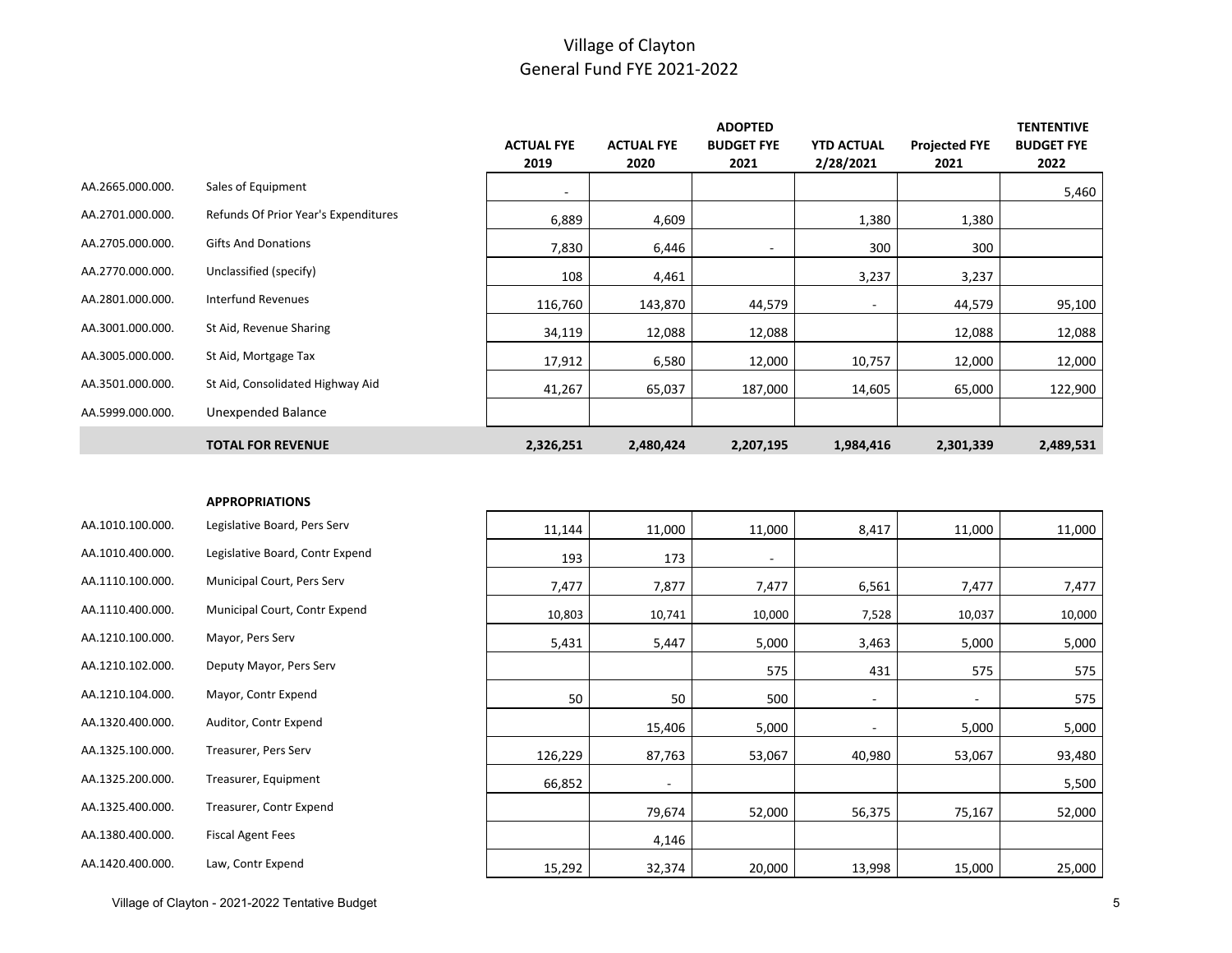|                  |                                            |                           |                           | <b>ADOPTED</b>            |                                |                              | <b>TENTENTIVE</b>         |
|------------------|--------------------------------------------|---------------------------|---------------------------|---------------------------|--------------------------------|------------------------------|---------------------------|
|                  |                                            | <b>ACTUAL FYE</b><br>2019 | <b>ACTUAL FYE</b><br>2020 | <b>BUDGET FYE</b><br>2021 | <b>YTD ACTUAL</b><br>2/28/2021 | <b>Projected FYE</b><br>2021 | <b>BUDGET FYE</b><br>2022 |
| AA.1460.400.000. | Records Mgmt, Contr Expend                 |                           |                           |                           |                                |                              |                           |
|                  |                                            | 107                       | 145                       | 1,500                     | 1,195                          | 1,195                        | 1,500                     |
| AA.1620.100.000. | Buildings, Pers Serv                       | 1,391                     | 3,076                     | 1,764                     | 922                            | 1,229                        | 2,079                     |
| AA.1620.400.000. | Buildings, Contr Expend                    | 26,988                    | 24,182                    | 30,000                    | 10,015                         | 13,353                       | 33,994                    |
| AA.1910.400.000. | Unallocated Insurance, Contr Expend        | 25,700                    | 26,126                    | 27,000                    | 30,855                         | 30,855                       | 37,000                    |
| AA.1930.400.000. | Municipal Assn Dues, Contr Expend          | 1,225                     | 1,225                     | 1,225                     | 1,225                          | 1,225                        | 1,225                     |
| AA.1989.400.000. | Other General Govt Support, Contr Expend   | 9,686                     | 2,472                     | 5,000                     |                                | 2,500                        | 2,500                     |
| AA.1990.400.000. | Contingency                                |                           |                           |                           |                                |                              |                           |
| AA.3120.100.000. | Police, Pers Serv                          | 223,196                   | 249,931                   | 174,228                   | 132,438                        | 170,584                      | 161,129                   |
| AA.3120.102.000. | Police - Crossing Guards, Pers Serv        |                           |                           |                           |                                |                              | 6,573                     |
| AA.3120.200.000. | Police, Equip & Cap Outlay                 | 359                       |                           | 5,000                     | 299                            | 5,000                        | 63,000                    |
| AA.3120.400.000. | Police, Contr Expend - Other               | 17,714                    | 19,681                    | 10,000                    | 6,585                          | 10,000                       | 3,000                     |
| AA.3120.401.000. | Police, Contr Expend - Fuel                |                           |                           |                           |                                |                              | 3,200                     |
| AA.3120.402.000. | Police, Contr Expend - Internet, IT, Phone |                           |                           |                           |                                |                              | 2,300                     |
| AA.3120.403.000. | Police, Contr Expend - Training            |                           |                           |                           |                                |                              | 1,500                     |
| AA.3320.100.000. | Parking, Pers Serv                         | 9,588                     | 7,223                     |                           | 225                            | 225                          | 5,956                     |
| AA.3320.400.000. | Parking, Contr Expend                      | 306                       |                           |                           |                                |                              |                           |
| AA.5010.100.000. | Street Admin, Pers Serv                    | 61,778                    | 65,408                    | 63,118                    | 49,352                         | 65,803                       | 66,486                    |
| AA.5010.400.000. | Street Admin, Contr Expend                 |                           |                           |                           | 279                            | 279                          | 1,000                     |
| AA.5110.100.000. | Maint Of Streets, Pers Serv                | 286,801                   | 274,010                   | 193,877                   | 163,352                        | 217,803                      | 228,491                   |
| AA.5110.200.000. | Maint Of Streets, Equip & Cap Outlay       | 80,747                    | 22,453                    | 10,418                    | 10,693                         | 10,700                       | 27,400                    |
| AA.5110.400.000. | Maint Of Streets, Contr Expend             | 130,444                   | 193,120                   | 144,353                   | 92,415                         | 123,220                      | 150,000                   |
| AA.5112.200.000. | Perm Improve Highway, Equip & Cap Outlay   | 41,267                    | 66,118                    | 187,000                   | 66,895                         | 65,000                       | 122,928                   |
| AA.5182.400.000. | Street Lighting, Contr Expend              | 33,502                    | 32,102                    | 33,000                    | 22,691                         | 30,255                       | 35,000                    |
| AA.5410.400.000. | Sidewalks, Contr Expend                    | 2,854                     | 8,450                     | 2,500                     | 2,111                          | 2,200                        | 5,000                     |
| AA.6410.200.000. | Publicity, Contr Expend                    |                           |                           |                           |                                |                              | 5,500                     |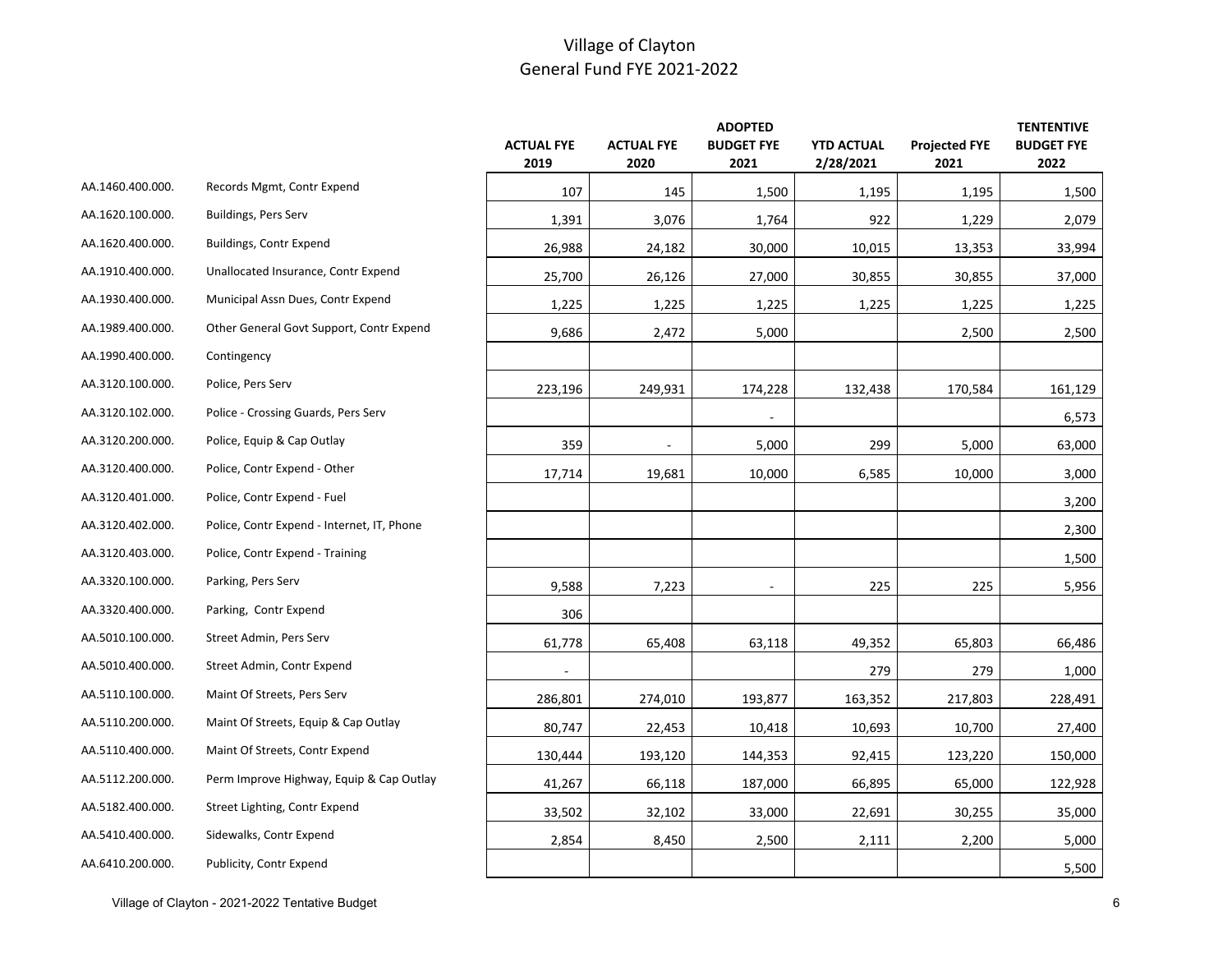|                  |                                            | <b>ACTUAL FYE</b><br>2019 | <b>ACTUAL FYE</b><br>2020 | <b>ADOPTED</b><br><b>BUDGET FYE</b><br>2021 | <b>YTD ACTUAL</b><br>2/28/2021 | <b>Projected FYE</b><br>2021 | <b>TENTENTIVE</b><br><b>BUDGET FYE</b><br>2022 |
|------------------|--------------------------------------------|---------------------------|---------------------------|---------------------------------------------|--------------------------------|------------------------------|------------------------------------------------|
| AA.6410.400.000. | Publicity, Contr Expend                    | 46,814                    | 46,707                    | 47,000                                      | 36,685                         | 47,000                       | 47,000                                         |
| AA.7140.100.000. | Playgr & Rec Centers, Pers Serv            | 5,698                     | 2,014                     | 4,464                                       | 5,192                          | 6,923                        | 7,293                                          |
| AA.7140.200.000. | Playgr & Rec Centers, Equip & Cap Outlay   |                           | 22,727                    | 2,432                                       |                                |                              | 2,500                                          |
| AA.7140.400.000. | Playgr & Rec Centers, Contr Expend         | 25,371                    | 19,612                    | 22,550                                      | 8,568                          | 11,424                       | 25,000                                         |
| AA.7180.100.000. | Special Rec Facility, Pers Serv (DOCKS)    | 56,172                    | 43,878                    | 4,000                                       | 4,683                          | 8,028                        | 30,099                                         |
| AA.7180.200.000. | Special Rec Facility, Equip & Cap (DOCKS)  |                           |                           |                                             |                                |                              | 25,000                                         |
| AA.7180.400.000. | Special Rec Facility, Contr Expend (DOCKS) | 38,833                    | 24,169                    | 30,000                                      | 12,500                         | 25,000                       | 25,000                                         |
| AA.7320.400.000. | Joint Youth Prog, Contr Expend             | 9,000                     | 9,000                     | 9,000                                       | 9,460                          | 9,460                        | 7,500                                          |
| AA.7410.400.000  | Library, Contr Expend                      |                           |                           |                                             |                                |                              | 34,000                                         |
| AA.7510.100.000. | Historian, Pers Serv                       | 1,972                     | 1,972                     | 2,629                                       | 1,972                          | 2,629                        | 2,629                                          |
| AA.7620.400.000. | Adult Recreation, Contr Expend             | 8,258                     | 8,400                     | 8,900                                       | 7,500                          | 8,900                        | 8,900                                          |
| AA.8010.400.000. | Zoning, Contr Expend                       | 41,876                    | 24,080                    | 20,000                                      | 15,951                         | 21,268                       | 20,000                                         |
| AA.8020.400.000. | Planning, Contr Expend                     | 2,334                     | 1,603                     | 4,000                                       | 724                            | 2,000                        | 4,000                                          |
| AA.8140.100.000. | Storm Sewers, Pers Serv                    | 4,578                     | 451                       | 2,500                                       | 262                            | 349                          | 2,947                                          |
| AA.8140.400.000. | Storm Sewers, Contr Expend                 | 1,043                     | 851                       | 1,500                                       | $\blacksquare$                 |                              | 2,000                                          |
| AA.8160.400.000. | Refuse & Garbage, Contr Expend             | 1,472                     | 150                       | 1,000                                       | 295                            | 393                          | 1,000                                          |
| AA.8510.400.000. | Comm Beautification, Contr Expend          | 2,636                     | 3,207                     | 2,000                                       | 2,642                          | 4,000                        | 1,500                                          |
| AA.8560.400.000. | Shade Tree, Contr Expend                   | 8,375                     | 650                       | 5,000                                       | 450                            | 5,000                        | 7,500                                          |
|                  | <b>DEPARTMENT TOTALS</b>                   | 1,451,556                 | 1,459,844                 | 1,221,577                                   | 836,184                        | 1,086,123                    | 1,436,235                                      |
|                  | <b>EMPLOYEE BENEFITS</b>                   |                           |                           |                                             |                                |                              |                                                |
| AA.9010.800.000. | NYS Retirement, Employer Cont              | 119,909                   | 120,945                   | 135,344                                     | 129,323                        | 129,323                      | 156,643                                        |
| AA.9030.800.000. | Social Security, Employer Cont             | 59,627                    | 55,647                    | 44,139                                      | 32,939                         | 43,919                       | 48,132                                         |
| AA.9040.800.000. | Workers Comp Insurance, Empl Bnfts         | 87,784                    | 101,685                   | 100,457                                     | 101,928                        | 101,928                      | 100,457                                        |
| AA.9050.800.000. | Unemployment Insurance, Empl Bnfts         | 3,086                     | 32,963                    | 25,000                                      | 31,482                         | 32,000                       | 32,968                                         |
| AA.9055.800.000. | Disability Insurance, Empl Bnfts           | $\blacksquare$            | 187                       | 100                                         | 220                            | 220                          | 100                                            |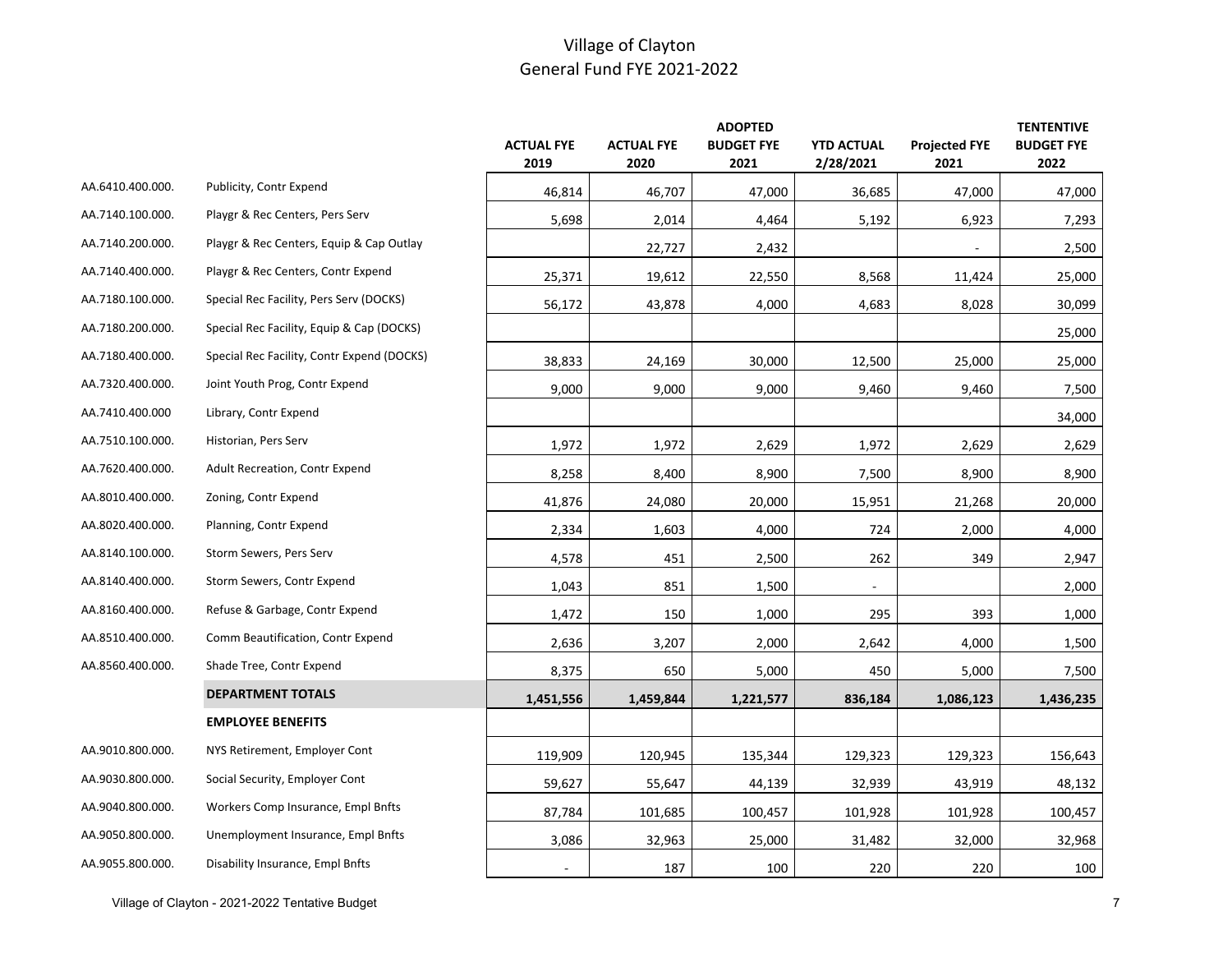|                  |                                            |                   |                   | <b>ADOPTED</b>    |                   |                      | <b>TENTENTIVE</b> |
|------------------|--------------------------------------------|-------------------|-------------------|-------------------|-------------------|----------------------|-------------------|
|                  |                                            | <b>ACTUAL FYE</b> | <b>ACTUAL FYE</b> | <b>BUDGET FYE</b> | <b>YTD ACTUAL</b> | <b>Projected FYE</b> | <b>BUDGET FYE</b> |
|                  |                                            | 2019              | 2020              | 2021              | 2/28/2021         | 2021                 | 2022              |
| AA.9089.800.000. | Other Employee Benefits (spec)             |                   | 4,399             | 7,189             |                   | 4,500                | 7,787             |
| AA.9060.800.000. | Hospital & Medical (dental) Ins, Empl Bnft | 263,857           | 177,830           | 180,496           | 124,345           | 186,756              | 188,951           |
| AA.9089.800.000. | Other Employee Benefits (EAP)              |                   |                   | 360               | 2,602             | 1,100                | 432               |
| AA.9189.800.000. | Other Employee Benefits - Uniforms         | 6,040             |                   | 5,275             | 2,528             | 3,371                | 5,375             |
|                  | <b>EMPLOYEE BENEFITS TOTAL</b>             | 540,303           | 493,656           | 498,360           | 425,367           | 503,116              | 540,845           |
| AA.9710.600.000. | Debt Principal, Serial Bonds               | 100,000           | 100,000           | 272,000           | 174,486           | 272,000              | 275,000           |
| AA.9710.700.000. | Debt Interest, Serial Bonds                | 15,750            | 12,000            | 31,201            | 20,927            | 31,201               | 28,647            |
| AA.9720.600.000. | Debt Principal, Installment Bonds          | 15,800            |                   |                   |                   |                      |                   |
| AA.9720.700.000. | Debt Interest, Installment Bonds           | 4,284             |                   |                   |                   |                      |                   |
| AA.9730.600.000. | Debt Principal, BANS                       | 145,600           | 158,500           | 115,000           |                   | 115,000              | 85,000            |
| AA.9730.700.000. | Debt Interest, BANS                        | 26,066            | 35,197            |                   |                   |                      |                   |
| AA.9785.600.000. | Install Pur Debt, Principal                | 30,880            | 31,875            | 32,902            | 40,477            | 32,902               | 33,963            |
| AA.9785.700.000. | Install Pur Debt, Interest                 |                   | 3,182             | 2,155             | 2,155             | 2,155                | 1,095             |
|                  | <b>DEBT PRINCIPAL &amp; INTEREST TOTAL</b> | 338,380           | 337,572           | 453,258           | 238,045           | 453,258              | 423,705           |
| AA.9901.900.000. | Transfers, Other Funds                     | 34,000            | 34,000            | 34,000            |                   |                      | 23,000            |
| AA.9950.900.000. | Capital Project Transfer                   |                   | 18,160            |                   | 34,000            |                      | 65,745            |
|                  | <b>TOTAL FOR EXPENSES</b>                  | 2,364,239         | 2,343,232         | 2,207,195         | 1,533,596         | 2,042,497            | 2,489,531         |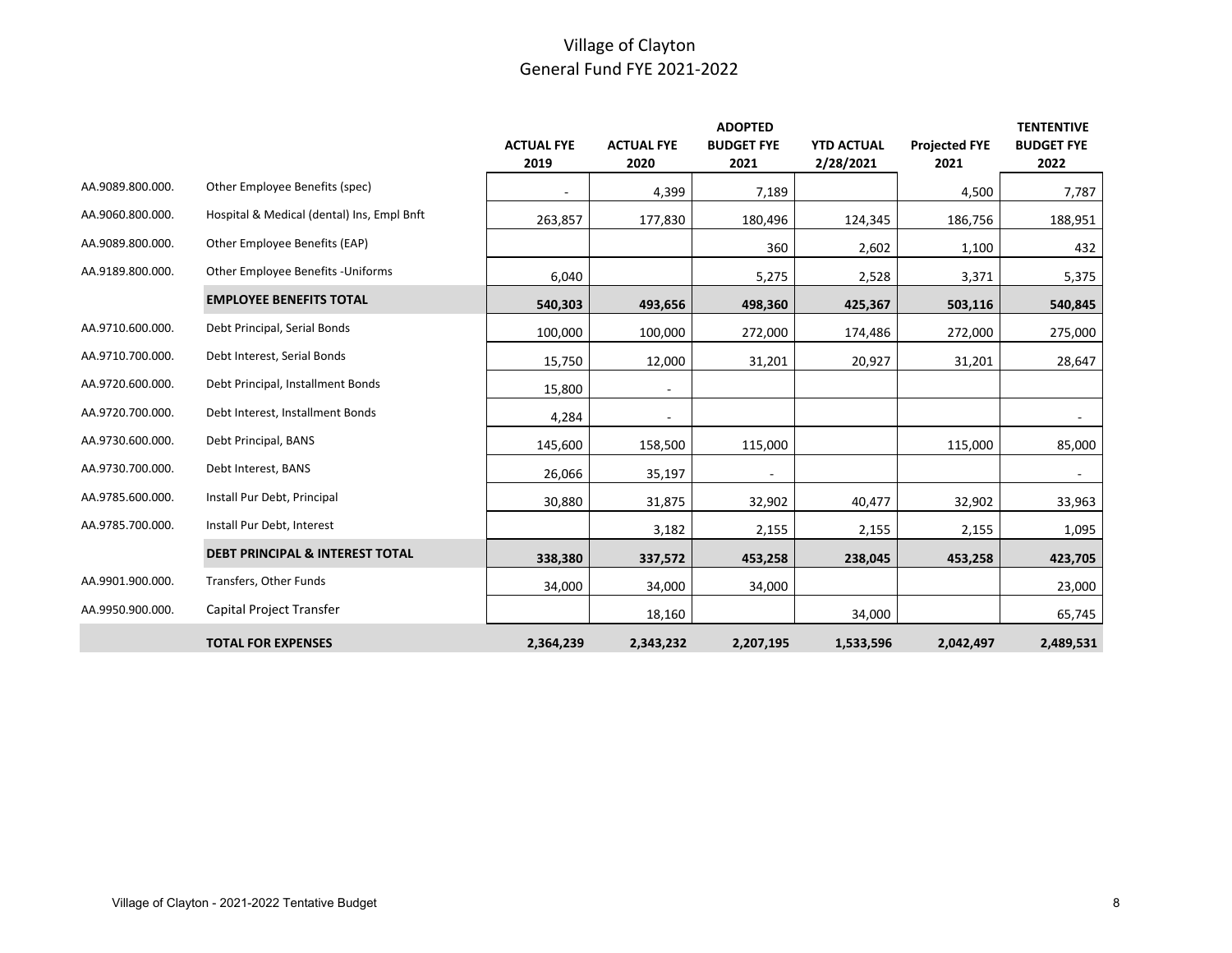# Village of Clayton Water Fund FYE 2022

|                 |                                    |                          |              |                          |                     |               |     |               | <b>Projected Year</b>          | <b>Tentative FYE22</b>   |
|-----------------|------------------------------------|--------------------------|--------------|--------------------------|---------------------|---------------|-----|---------------|--------------------------------|--------------------------|
| New GL          | <b>Description</b>                 |                          | FYE19 Actual |                          | <b>FYE20 Actual</b> | FYE21 Budget  |     | FYE21 1/31/21 | End                            | <b>Budget</b>            |
|                 | Water BUDGET, (F0)                 |                          |              |                          |                     |               |     |               |                                |                          |
| FX.2140.000.000 | <b>Metered sales</b>               | \$                       | 583,628      | Ŝ.                       | 640,847 \$          | $628,744$ \$  |     | 451,291.27    | 644,291<br>Ŝ.                  | \$628,687                |
| FX.2142.000.000 | Unmetered sales                    | \$                       | (2)          | \$                       | 810                 | \$<br>1,000   | \$  |               | 1,000<br>Ŝ.                    | \$1,000                  |
| FX.2770.001.000 | <b>Tapping Fees</b>                |                          |              | Ś.                       | 2,000               | \$<br>2,000   | \$  | 600           | 1,000<br>\$                    | \$1,000                  |
| FX.2148.000.000 | <b>Interest &amp; Penalties</b>    | \$                       | 3,207        | \$                       | 1,216               | \$<br>6,500   | \$  | 1,364         | 1,500<br>Ŝ.                    | \$1,500                  |
| FX.2401.000.000 | Interest                           | ऽ                        | 2,050        |                          |                     | \$<br>150     | \$  | 192           | 200<br>Ŝ.                      | \$200                    |
| FX.2410.000.000 | <b>Rental of Property</b>          | ऽ                        | 10,832       | \$                       | 12,000              | \$<br>12,000  | Ŝ.  | 7,000         | 12,000<br>\$                   | \$12,000                 |
| FX.2410.001.000 | <b>Water Tower Lease</b>           | \$                       | 7,560        | \$                       | 10,249              | \$<br>10,164  | Ŝ.  | 7,454         | 10,164<br>Ŝ.                   | \$10,164                 |
| FX.2701.000.000 | Refund of Prior Years Expenses     |                          |              | Ŝ.                       | 3,022               |               |     |               |                                |                          |
| FX.5999.000.000 | <b>Appropriated Fund Balance</b>   |                          |              |                          |                     |               |     |               |                                | \$185,445                |
|                 | <b>TOTAL FOR REVENUE</b>           | \$                       | 607,274      | Ŝ.                       | 670,143             | \$<br>660,558 | -\$ | 467,902       | $\ddot{\bm{\zeta}}$<br>670,155 | 839,996<br>Ŝ.            |
|                 |                                    |                          |              |                          |                     |               |     |               |                                |                          |
|                 | <b>WATER FUND BUDGET</b>           |                          |              |                          |                     |               |     |               |                                |                          |
| FX.1710.400.000 | Administration, Contr              | \$                       | 58,498       | \$                       | 70,539              | $$67,546$ \$  |     | 45,225        | \$67,546                       | \$98,723                 |
| FX.1910.400.000 | Insurance                          | ॱऽ                       | 7,876        | \$                       | 8,200               | $$8,200$ \$   |     | 8,200         | \$8,200                        | \$8,200                  |
|                 | <b>Municipal Association Dues</b>  | ऽ                        | 203          | $\overline{\varsigma}$   |                     | \$0           |     |               |                                | $\overline{\mathsf{50}}$ |
| FX.1950.400.000 | Real Property Taxes(Rental)        | `\$                      | 1,423        | \$                       | 1,454               | $$1,540$ \$   |     | 1,462         | \$1,540                        | \$1,540                  |
| FX.1989.400.000 | Other Govt Support                 | \$                       | 68,066       | \$                       | 84,585              | \$52,289      |     | \$0           | \$52,289                       | \$47,270                 |
|                 | <b>WATER TREATMENT PLANT</b>       |                          |              |                          |                     |               |     |               |                                |                          |
| FX.8320.100.000 | <b>PS-Pump Station</b>             | \$                       | 58,096       | \$                       | 63,394              | \$61,733      |     | 36,965        | \$61,733                       | \$65,168                 |
| FX.8320.400.000 | Utilities                          | $\zeta$                  | 25,476       | \$                       | 35,170              | $$26,000$ \$  |     | 21,365        | \$33,000                       | \$36,000                 |
| FX.8320.403.000 | Safety                             | ॱऽ                       | 792          | \$                       | 898                 | $$1,000$ \$   |     | 244           | \$500                          | \$500                    |
| FX.8320.404.000 | Chemicals                          | ऽ                        | 21,752       | Ŝ.                       | 23,190              | $$17,000$ \$  |     | 13,157        | \$20,000                       | \$24,273                 |
| FX.8320.401.000 | 0&M                                | $\overline{\mathcal{S}}$ | 15,012       | \$                       | 22,482              | $$18,905$ \$  |     | 6,967         | \$15,000                       | \$15,000                 |
| FX.8320.405.000 | Training/Dues/Mileage/permit fees  | \$                       | 6,881        | Ś.                       | 1,398               | $$1,500$ \$   |     | 811           | \$1,500                        | \$1,500                  |
|                 | <b>DISTRIBUTION</b>                |                          |              |                          |                     |               |     |               |                                |                          |
| FX.8340.100.000 | <b>PS-Distribution</b>             | $\overline{\mathcal{S}}$ | 13,475       | \$                       | 19,063              | \$16,868      |     | 13,305        | \$16,868                       | \$18,381                 |
| FX.8340.101.000 | PS-DPW Water Distribution          |                          |              |                          |                     | \$30,200      |     | \$2,857       | \$10,000                       | \$10,000                 |
| FX.8340.200.000 | Equipment-Distribution             |                          |              | Ŝ.                       | 37,724              | $$10,000$ \$  |     | 6,163         | \$10,000                       | \$195,445                |
| FX.8340.400.000 | Utilities-Electric                 | \$                       | 651          | \$                       | 1,006               | $$700$ \$     |     | 1,403         | \$2,000                        | \$2,000                  |
| FX.8340.401.000 | 0&M                                | ऽ                        | 5,480        | $\overline{\mathcal{L}}$ | 9,318               | $$11,500$ \$  |     | 12,798        | \$15,000                       | \$15,000                 |
| FX.8340.402.000 | <b>Service Contracts</b>           | ऽ                        | 4,165        | $\overline{\varsigma}$   | 8,427               | $$12,000$ \$  |     | 14,170        | \$15,000                       | \$15,466                 |
| FX.8340.403.000 | <b>O&amp;M-Laboratory Services</b> | ॱऽ                       | 2,197        | \$                       | 1,829               | $$1,800$ \$   |     | 1,969         | \$2,700                        | \$3,000                  |
| FX.8340.406.000 | <b>Consulting Services</b>         |                          |              |                          |                     |               |     |               |                                | \$15,000                 |
|                 | <b>EMPLOYEE BENEFITS</b>           |                          |              |                          |                     |               |     |               |                                |                          |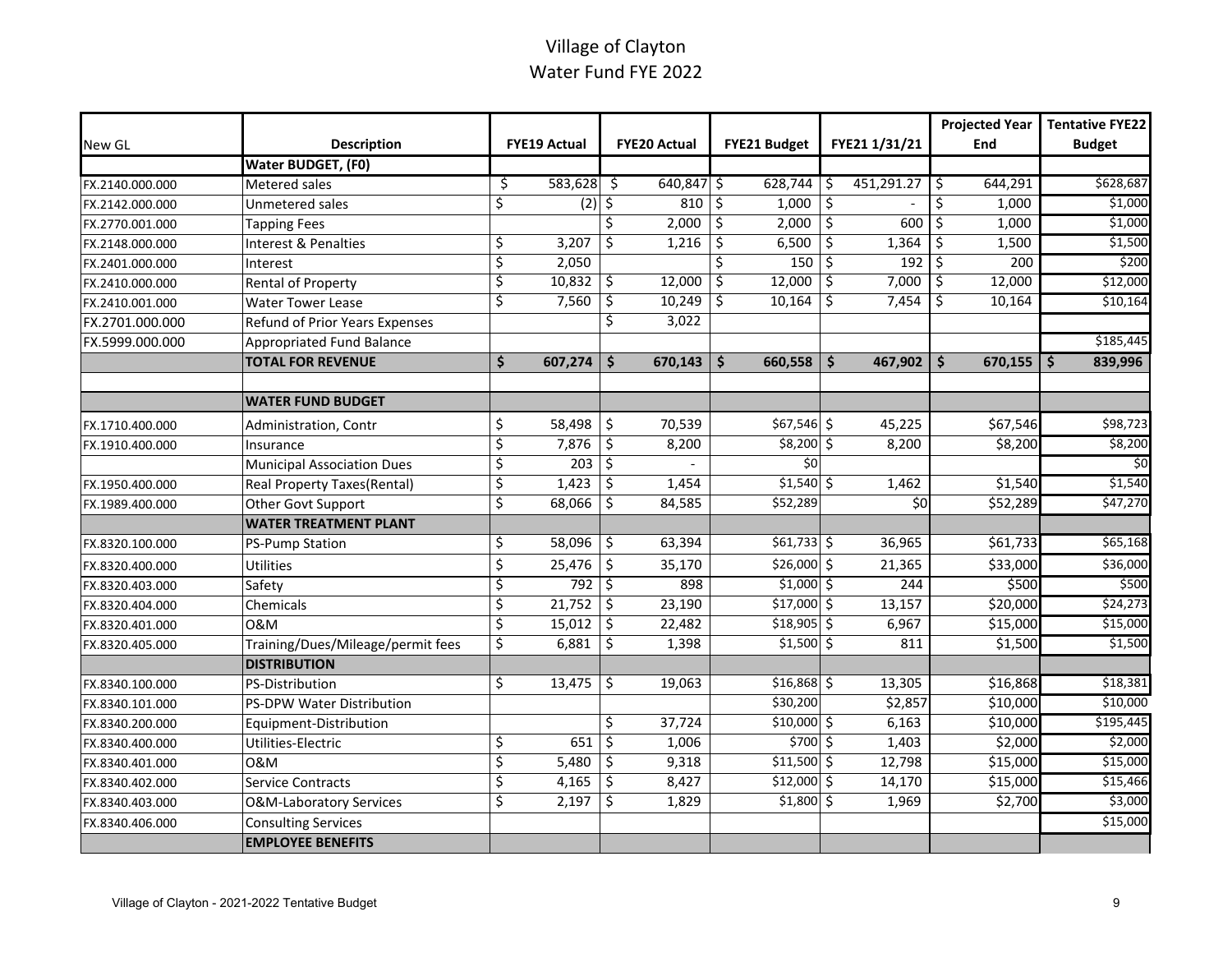# Village of Clayton Water Fund FYE 2022

|                 |                                                 |                     |                     |                     |                          | <b>Projected Year</b> | <b>Tentative FYE22</b> |
|-----------------|-------------------------------------------------|---------------------|---------------------|---------------------|--------------------------|-----------------------|------------------------|
| New GL          | <b>Description</b>                              | <b>FYE19 Actual</b> | <b>FYE20 Actual</b> | <b>FYE21 Budget</b> | FYE21 1/31/21            | End                   | <b>Budget</b>          |
| FX.9010.800.000 | <b>EMPL BEN-NYS Retirement</b>                  | 12,341              | 10,861              | $$7,849$ \$         | 7,849                    | \$7,849               | \$11,994               |
| FX.9030.800.000 | <b>EMPL BEN-SOC SEC</b>                         | 6,074               | 6,298               | $$6,913$ $$$        | 3,958                    | \$6,913               | \$6,391                |
| FX.9040.800.000 | <b>EMPL BEN-WORKER COMP</b>                     | 7,745               | 8,250               | $$8,864$ \$         |                          | \$8,864               | \$7,978                |
| FX.9089.800.000 | Other Employee Benefits (spec)                  | 667                 | 5,495               | \$880 \$            | $\overline{\phantom{0}}$ | \$880                 | \$898                  |
| FX.9060.800.000 | <b>EMPL BEN-Health Ins.</b>                     | 62,761              | 53,889              | $$15,926$ \$        | 13,995                   | \$15,926              | \$25,201               |
| FX.9089.801.000 | <b>EMPL BEN-Uniforms</b>                        | 571                 | 420                 | \$500 \$            | 345                      | \$500                 | \$525                  |
| FX.9710.600.000 | Debt Principal, Serial Bonds                    | 79,200              | 79,200              | \$79,200 \$         | 111,900                  | \$111,900             | \$141,300              |
| FX.9710.700.000 | Debt Interest, Serial Bonds                     | 28,292              | 24,590              | $$24,590$ \$        | 26,449                   | \$26,449              | \$64,888               |
| FX.9730.600.000 | <b>BAN Principal (Water System Improvement)</b> |                     | 64,000              | $$67,000$ \$        |                          | \$67,000              | \$0                    |
| FX.9730.700.000 | Debt Svc BAN Interest (water system)            | 13,872              | 21,716              | \$110,055           | 17,353                   | 110,055               | \$0                    |
| FX.9901.900.000 | To General Fund                                 | 3,674               |                     |                     |                          |                       |                        |
| FX.9901.900.000 | <b>To Capital Reserve</b>                       |                     |                     |                     |                          |                       | \$8,356                |
|                 | <b>ITOTAL</b>                                   | 537,558             | 663,394             | 660,558             | 368,908                  | 689,212               | 839,996                |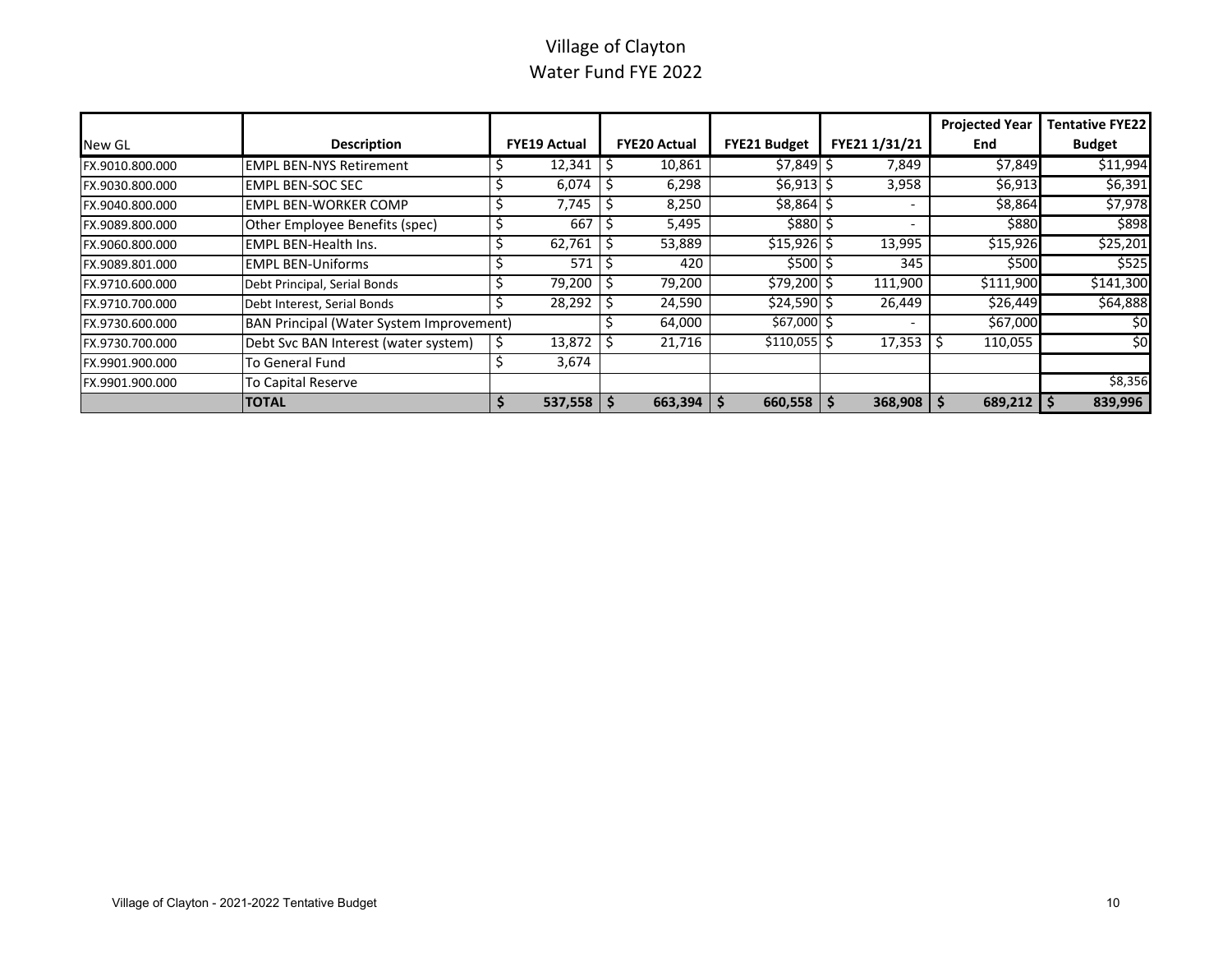# Village of Clayton Sewer Fund FYE 2022

|                 |                                       |                     |                         |                     |                     |                          |                        |               |               | <b>Projected Year   Tentative FYE22</b> |              |               |
|-----------------|---------------------------------------|---------------------|-------------------------|---------------------|---------------------|--------------------------|------------------------|---------------|---------------|-----------------------------------------|--------------|---------------|
| New GL          | <b>Description</b>                    | <b>FYE19 Actual</b> |                         | <b>FYE20 Actual</b> |                     | FYE21 Budget             |                        | FYE21 1/31/21 |               | End                                     |              | <b>Budget</b> |
|                 | <b>SEWER BUDGET, (GO)</b>             |                     |                         |                     |                     |                          |                        |               |               |                                         |              |               |
|                 | <b>REVENUES</b>                       |                     |                         |                     |                     |                          |                        |               |               |                                         |              |               |
| GG.2120.000.000 | <b>Sewer Rents</b>                    | \$<br>600,561       | \$                      | 614,282             | \$                  | 623,312                  | Ś.                     | 447,421.72    | Ŝ.            | 623,312.00                              |              | 650,791       |
| GG.2122.000.000 | Sewer Charges                         |                     |                         |                     | \$                  | 1,600                    |                        |               | \$            |                                         |              |               |
| GG.2128.000.000 | Penalties                             | \$<br>1,231         | \$                      | $1,800$ \$          |                     | 6,000                    | \$                     | 1,188.84      | \$            | 2,000                                   | \$           | 2,000         |
| GG.2770.001.000 | <b>Tapping Fees</b>                   |                     |                         |                     |                     | 1,000                    |                        |               | Ś             | 1,000                                   |              | 1,000         |
| GG.2374.000.000 | Service, Town (Heritage Hts. Sewer)   | \$<br>32,114        | Ŝ.                      | 32,917              | l \$                | 32,114                   | \$                     | 31,776        | ۱\$           | 32,114                                  | \$           | 35,498        |
| GG.2374.001.000 | Service, NYS (CVCF O&M)               |                     |                         |                     | \$                  | 407,973                  | Ś.                     | 259,847.62    | Ŝ.            | 407,973                                 | Ś            | 389,030       |
| GG.2374.002.000 | Service, NYS (Cedar Pt. State Park)   | \$<br>413,859       | \$                      | 410,346             | $\ddot{\xi}$        | 7,201                    | \$                     | 4,436.43      | \$            | 7,201                                   | \$           | 5,679         |
| GG.2401.000.000 | Interest                              | \$<br>2,504         | \$                      | $1,216$ \$          |                     | 20                       | \$                     | 192           | \$.           | 200                                     | S            | 200           |
| GG.5031.000.000 | Payment from General Fund BAN Payment |                     |                         |                     |                     |                          |                        |               |               |                                         |              | 23,472        |
| GG.6999.000.000 | From Capital Reserve                  |                     |                         |                     |                     | 50.000                   |                        |               | Ś.            | 50,000                                  |              | 73,817        |
|                 | <b>TOTAL FOR REVENUE</b>              | \$1,050,268.58      |                         | \$1,060,561.17      |                     | \$1,129,220.00           |                        | \$744,863.07  |               | \$1,123,800.00                          |              | \$1,181,487   |
|                 |                                       |                     |                         |                     |                     |                          |                        |               |               |                                         |              |               |
|                 | <b>EXPENDITURES</b>                   |                     |                         |                     |                     |                          |                        |               |               |                                         |              |               |
| GG.1710.400.000 | Administration,                       | \$<br>$61,096$ \$   |                         | $65,489$ \$         |                     | $68,046$ \$              |                        | 44,861        | $\mathcal{S}$ | $68,046$ \$                             |              | 98,723        |
| GG.1910.400.000 | Insurance                             | \$<br>14,230        | \$                      | $15,000$ \$         |                     | 15,000                   | \$                     | 15,000        | $\mathsf{S}$  | 15,000                                  | Ŝ.           | 15,000        |
|                 | Municpal Assn Dues, Contr Expend      | \$<br>203           | \$                      |                     | $\ddot{\mathsf{S}}$ |                          |                        |               |               |                                         |              |               |
| GG.1989.400.000 | Other Govt. Support                   | \$<br>68,066        | $\overline{\mathsf{S}}$ | $71,935$ \$         |                     | 52,289                   | \$                     |               | \$            | 52,289                                  | l\$          | 47,270        |
|                 | <b>INSIDE VILLAGE</b>                 |                     |                         |                     |                     |                          |                        |               |               |                                         |              |               |
| GG.8120.100.000 | PS-Inside Village                     | \$<br>12,079        | \$                      | $17,189$ \$         |                     | 18,284                   | \$                     | 14,720        | -\$           | 18,284                                  | ۱\$.         | 18,381        |
| GG.8120.106.000 | SAN SWRS-PS/DPW Flushing              | \$<br>266           | \$                      | $4,137$ \$          |                     | 20,000                   | $\overline{\varsigma}$ | 1,100         | ۱\$           | 10,000                                  | l\$          | 5,000         |
| GG.8120.200.000 | <b>Equipment Inside Village</b>       | \$<br>11,708        | \$                      | $4,855$ \$          |                     | 5,000                    | \$                     | 4,650         | \$ ا          | 5,000                                   | I\$          | 5,000         |
| GG.8120.400.000 | <b>Utilities</b>                      | \$<br>21,695        | \$                      | $30,513$ \$         |                     | 22,000                   | \$                     | 29,422        | -\$           | 37,296.00                               | \$           | 31,000        |
| GG.8120.401.000 | 0&M                                   | \$<br>10,985        | Ŝ.                      | 135,687             | I\$                 | 112,000                  | \$                     | 16,189        | 5             | 60,000                                  | Ŝ.           | 60,000        |
| GG.8120.402.000 | <b>Consultant services</b>            | \$<br>50,452        | \$                      |                     | \$                  | $\overline{\phantom{a}}$ | Ś.                     | 54            |               |                                         | \$           |               |
|                 | <b>OUTSIDE VILLAGE</b>                |                     |                         |                     |                     |                          |                        |               |               |                                         |              |               |
| GG.8121.100.000 | PS-Outside Village                    | \$<br>8,399         | \$                      | $10,286$ \$         |                     | 9,574                    | 5                      | 5,982         | -\$           | $9,574$ \$                              |              | 10,212        |
| GG.8121.200.000 | Equip-Outside Village                 | \$<br>747           | \$                      | $16,794$ \$         |                     | 5,000                    | \$                     | 81            | l\$           | 48,000                                  | ۱\$          | 5,000         |
| GG.8121.400.000 | Utilities-Electric-W&S                | \$<br>9,952         | \$                      | $11,373$ \$         |                     | 10,000                   | \$                     | 9,730         | ۱\$           | 12,500                                  | \$           | 12,500        |
| GG.8121.402.000 | Chemicals                             | \$<br>14,779        | Ś.                      | $14,427$ \$         |                     | 15,000                   | Ś.                     | 10,791        | Ŝ.            | 15,000                                  |              | 15,000        |
| GG.8121.401.000 | 0&M                                   | \$<br>1,868         | \$                      | $8,258$ \$          |                     | 4,000                    | \$                     | 8,767         | 5             | 10,000                                  | l \$         | 10,000        |
|                 | <b>WWTP</b>                           |                     |                         |                     |                     |                          |                        |               |               |                                         |              |               |
| GG.8130.100.000 | PS-WWTP                               | \$<br>83,335        | \$                      | $66,486$ \$         |                     | 74,265                   | \$                     | 52,607        | ۱\$           | $74,265$ \$                             |              | 73,523        |
| GG.8130.200.000 | Equipment-WWTP                        | \$<br>4,027         | \$                      | $14,394$ \$         |                     | 10,000                   | $\overline{\varsigma}$ | 3,339         | \$ ا          | 5,000                                   | $\varsigma$  | 5,000         |
| GG.8130.400.000 | Utilities                             | 41,893              |                         | 52,246 \$           |                     | 47,600                   |                        | 35,375        |               | 47,000                                  | ۱\$          | 44,000        |
| GG.8130.401.000 | 0&M                                   | 22,067              |                         | 38,944 \$           |                     | 30,000                   |                        | 15,366 \$     |               | 30,000                                  | \$.          | 30,000        |
| GG.8130.403.000 | Safety                                | \$<br>$1,049$ \$    |                         | $1,913$ \$          |                     | 500                      | \$                     | $38 \mid 5$   |               | 500                                     | $\mathsf{I}$ | 500           |

Village of Clayton - 2021-2022 Tentative Budget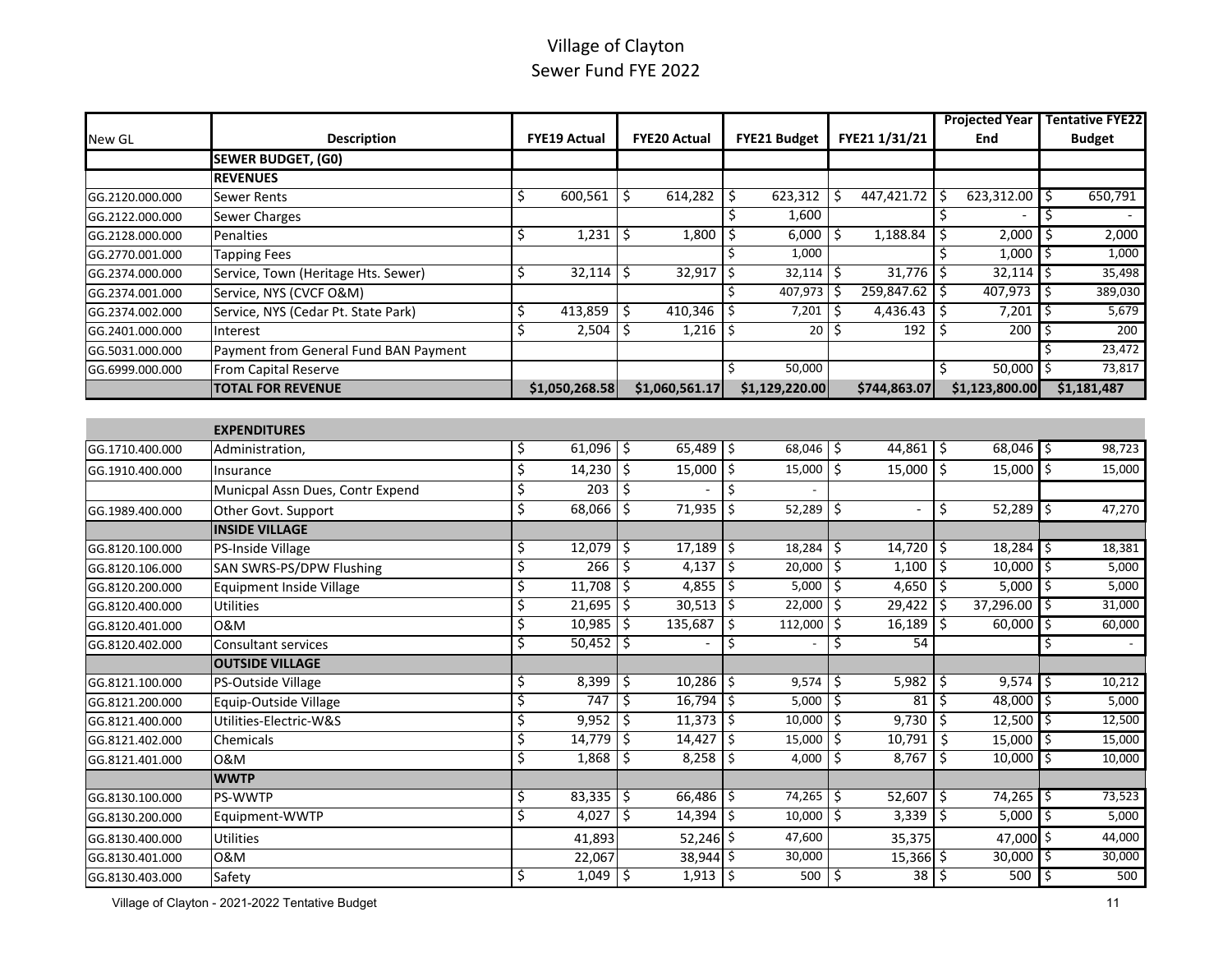# Village of Clayton Sewer Fund FYE 2022

|                 |                                  |          |                     |     |                     |                     |    |                   |    | <b>Projected Year</b> | <b>Tentative FYE22</b> |
|-----------------|----------------------------------|----------|---------------------|-----|---------------------|---------------------|----|-------------------|----|-----------------------|------------------------|
| New GL          | <b>Description</b>               |          | <b>FYE19 Actual</b> |     | <b>FYE20 Actual</b> | <b>FYE21 Budget</b> |    | FYE21 1/31/21     |    | End                   | <b>Budget</b>          |
|                 | <b>SEWER BUDGET, (G0)</b>        |          |                     |     |                     |                     |    |                   |    |                       |                        |
| GG.8130.404.000 | Chemicals                        | S        | 8,869               | Ŝ   | $8,455$ $\mid$ \$   | 9,500               |    | $5,519$   \$      |    | 8,000                 | 10,000                 |
| GG.8130.405.000 | Training/Dues/Mileage/Permit     |          | 10,525              | S   | $11,736$   \$       | 10,500              |    | 8,990             |    | 10,500 \$             | 10,500                 |
| GG.8130.406.000 | <b>O&amp;M-Service Contracts</b> | Ś        | 965                 |     | $15,845$   \$       | 16,500              |    | $20,678$ \$       |    | 21,000                | 15,211                 |
| GG.8130.407.000 | O&M-Laboratory services          | S        | 6,535               |     | $8,079$   \$        | 6,000               |    | 4,570             |    | 7,000                 | 14,000                 |
| GG.8189.400.000 | Sludge                           | S        | 211,419             |     | 209,388             | 160,000             |    | 120,724           | Š. | 180,000               | 180,000                |
|                 | <b>EMPLOYEE BENEFITS</b>         |          |                     |     |                     |                     |    |                   |    |                       |                        |
| GG.9010.800.000 | <b>Empl BEN-NYS Retirement</b>   |          | 14,147              | Ś   | $10,603$   \$       | 7,849               |    | 7,849             |    | 7,849                 | 14,659                 |
| GG.9030.800.000 | Empl BEN-SOC SEC                 |          | 7,992               |     | 7,624               | 6,913               |    | 5,772             |    | 6,913                 | 7,812                  |
| GG.9040.800.000 | Empl BEN- WORKERS COMP           | \$       | 7,745               |     | 8,250               | 8,250               |    |                   |    | 8,250                 | 9,751                  |
| GG.9089.800.000 | Other Employee Benefits (EAP)    | \$       | 667                 | S   |                     | 992                 |    |                   |    | 992                   | 898                    |
| GG.9060.800.000 | Empl BEN-Health Ins              | S        | 62,761              |     | 56,142              | 15,926              |    | 12,579            |    | 15,926                | 30,801                 |
| GG.9089.801.000 | <b>Empl BEN-Uniforms</b>         |          | 572                 | -S  | 473                 | 560                 |    | 345               | ۱s | 560                   | 575                    |
| GG.9710.600.000 | Debt Principal, Serial Bonds     | \$       | 271,778             | .S  | 273,419             | 275,044             |    | 141,044           |    | 275,044               | 277,700                |
| GG.9730.600.000 | NEW WWTP Project EFC principle   |          |                     |     |                     |                     |    |                   |    |                       | 100,000                |
| GG.9730.700.000 | <b>BAN Interest</b>              |          |                     |     |                     |                     |    |                   |    |                       | 23,472                 |
| GG.9901.900.000 | To Reserves                      |          |                     |     |                     | 92,628              | Ŝ. |                   |    |                       |                        |
|                 | <b>TOTAL EXPENDITURES</b>        | <b>S</b> | 996,369             | \$. | 1,189,940           | 1,129,220           |    | $596,140.50$   \$ |    | 1,059,788             | 1,181,487              |